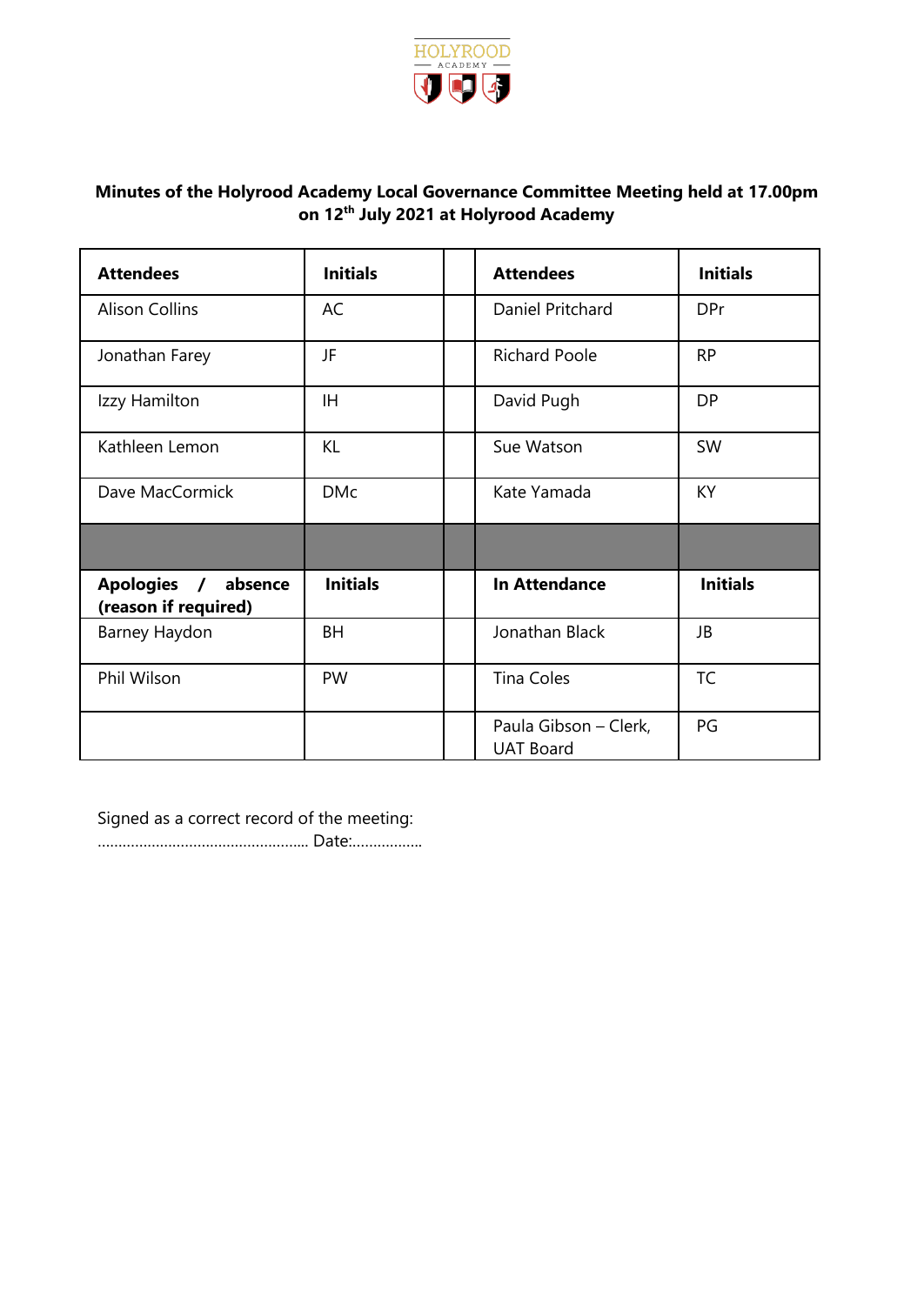

## **Behaviour Report – Jonathan Black, Deputy Headteacher**

JB presented to the LGC on behaviour and the key changes which have been implemented throughout 2020/21

JB explained the data including information on the number of FTE and students who have been sent to Restart – although there was an 18% increase in the number of students being sent to Restart there is a significant reduction in the number of lessons missed by students. Restart is now located in one room and staff have received CPD in the management of behaviour to ensure consistency across the Academy.

A recent Staff Voice exercise was positive about the changes implemented – Governors **ASKED** about the poor response rate to the questionnaire? Some staff were not present at the briefing session. Governors **ASKED** if the concerns raised in the questionnaire had been followed up? The survey was completed anonymously, but comments have been followed up with staff's biggest concern to the request for consistency eroding teaching autonomy.

JB explained that exclusion data had reduced from 130 in 2019 to 64 in 2021, although there has been an increase in the recording of racist abuse and abuse against sexual orientation and gender identity. Governors **DISCUSSED** the number of FTE across the Trust and all noted that other schools had a smaller cohort with different sets of challenges.

The recording of sexual abuse will in future be more clearly defined and not included in more generic terminology so that schools can track this information in a more effective manner. Governors **ASKED** if the reduction in FTE was due to a lack of reporting or a reduction in incidents? Incidents are often dealt with in a more effective manner, but also some incidents have secondary reasons so maybe recorded under their primary concern.

Governors **ASKED** if it was possible to tell if the % of SEND Student exclusions were due to their unmet needs or because they are unable to cope with behaviour expectations? Any SEND exclusion is done following discussion with the SEND team to ensure that their needs are met – the Behaviour policy was deemed to be appropriate and supportive.

Governors **ASKED** what % of students sent to Restart are SEND students? This information was not known at the meeting. Governors **ASKED** what mitigations are put in place for SEND students? Students are often sent for disruptive behaviour and appropriate adjustments are made by class teachers before being sent to Restart. Governors **ASKED** if any Restarts have led to an emergency review, recognising that schools are often unable to meet some students needs? Yes - Governors **SUGGESTED** that this information be made readily available as appropriate evidence on the basis that schools can only do what is reasonably expected of them and it was not possible to change a whole school provision. JB and DMc noted that work will be required in how this is monitored and reviewed.

Governors **ASKED** how consistency is monitored regarding students being sent to Restart, with a Governor being **CONCERNED** that students feel that they have been sent unfairly and noted that exclusions can be detrimental to a young person's perspective? DMc commented that poor behaviour is not always an unmet need, if the LGC wishes to pursue behaviour in this manner, then is would be a shift away from both the School and Trust behaviours expectations, however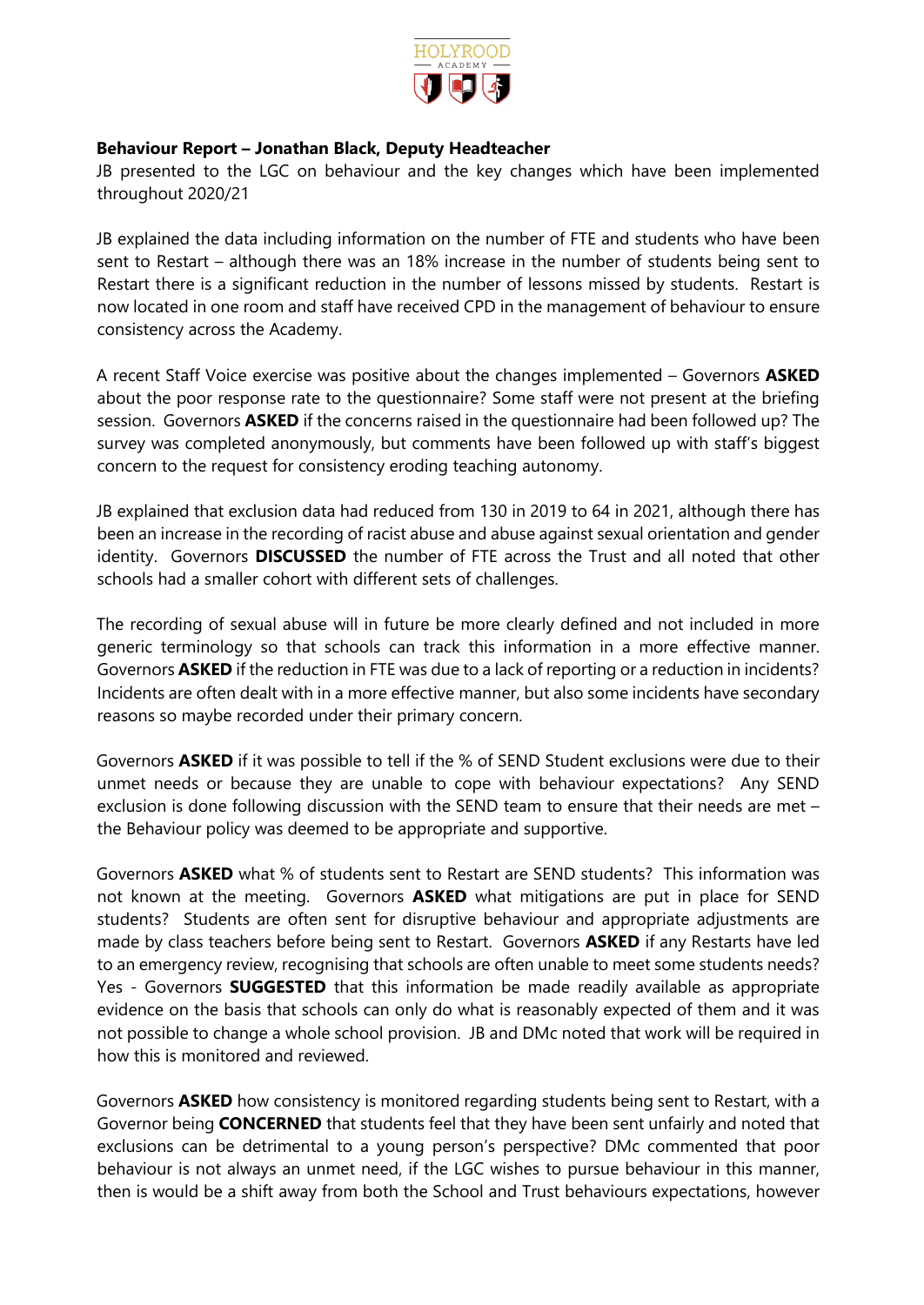

DMc did note that there were some inconsistencies in staff application but could not agree that students can base their perception on being sent to Restart as Staff being "petty". Governors **SUGGESTED** that a zero Restart target was unrealistic.

Year Leaders discuss behaviour with students as appropriate and SLT also complete data analysis of Restart and exclusion data and where any issues are identified staff are provided with appropriate guidance. The Behaviour policy sits alongside establishing positive relationships and student voice is key in developing this.

The next steps include

- Increasing positive interactions between staff and students
- Be Kind week
- Rewards Policy
- Increased opportunities for Student Voice activities
- Embed the Full Court Press routine to improve staff consistency

Governors **ASKED** if data was available to show the levels of behaviour concerns between lessons and social times? No, however Restart incidents are from lesson times whereas defiance often occurs during social times – there was also the option, if needed, to track red card detentions and students' statements.

JB explained that the School will continue to focus on the behaviour management journey and to improve student behaviour with regard to anti discriminatory behaviour, bullying and sexual harassment.

The Chair asked about the unsupervised breaktimes for Year 10 boys? (*This was to be an item under matters arising)* – DP, AC and KY declared an interest – How successful have the changes been? DMc explained this was a very complex disengaged group of young people who have created a disruptive, dangerous, and uninterested group, although on an individual basis are pleasant; there are less behaviour incidents reported but a large piece of work needs to take place with the Year Leader to continue on building relationships and reintegration with their peer group. DMc noted that 11 months have been severely disrupted by Covid and that these issues are not replicated in other year groups, reminding all that there had been a reduction from 600 to 180 FTE, a new Behaviour Policy, and New Year Leader, a move away from Ready to Learn to Restart and that the School and JB should be commended.

Governors **THANKED** JB and he left at 18.00pm

### **1a) Welcome and Apologies for absence**

DP welcomed all to the meeting and apologies were received and accepted from BH and PW.

DP noted that AC has stood down from the LGC and thanked her for her efforts during her time on the HA  $LG$ .

DP noted that the year ended with more robust governance in place with greater transparency.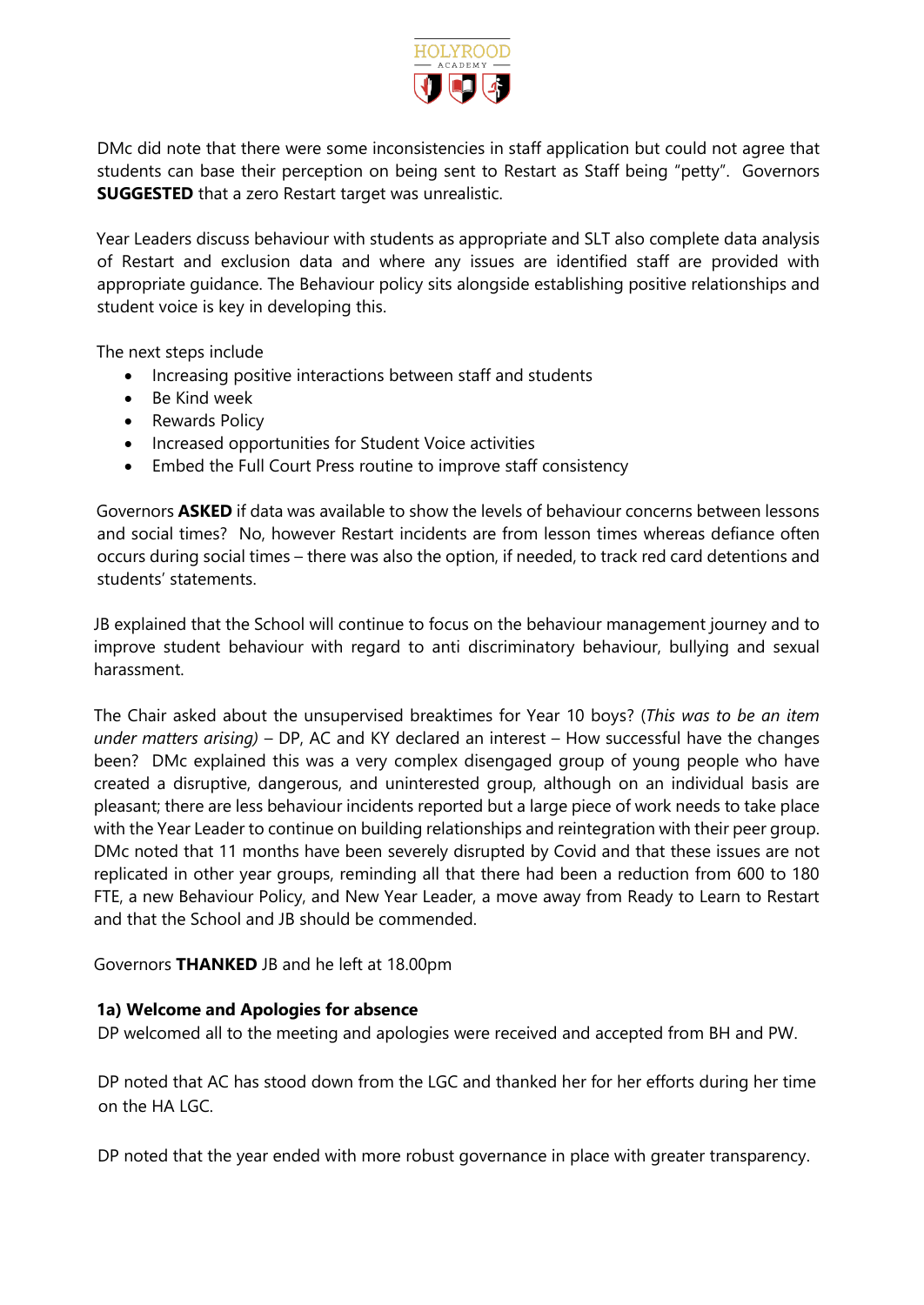

# **2 Declarations of pecuniary interests**

DP, AC and KY declared an interest the previous agenda item relating to Year 10

## **3 Budget Update – Tina Coles, School Business Manager**

TC circulated information on the 2021/22 Budget.

TC explained that although the financial responsibility lies with the Trust, all finance information is prepared initially by TC and DMc – assumptions have been made within the 2022/23 and 2023/24 budget, however the 2021/22 budget has a high degree of confidence noting that savings have been possible this year due to staff not immediately being replaced and reductions in utilities.

TC drew Governor's attention to key assumptions made including GAG funding and student admissions – Governors **ASKED** about Unqualified Teachers – this is permissible as an Academy and relates to staff who do not hold QTS certification.

TC explained that 80% of the budget is staff related, not because of the number of staff employed but rather their teaching status as a number are on the Upper Pay Scale. The central charge has also increased from 4.1% to 5%, which was a reasonable amount and funds expansion of central services provided to schools. DMc explained that the Executive Team regularly discuss this item and felt that this central charge was not a huge amount for the additional services provided to schools.

TC explained that now that the Trust is over 3000 students, School Capital Allocation funding will replace the CIF bid process and the AIP now includes a 5-year site improvement plan. DMc noted the significant work that has taken place to bring the school into a surplus budget situation.

DMc informed Governors that the Trust has oversight of funding available and that if a situation arose the carry forward would be used to supplement school improvements, however there was a chance that individual school surpluses maybe required by another school. It was explained that some Trusts pool surplus but that there was no current appetite for this at UAT and if it was proposed, it would be based on equality of provision. TC and DMc have set themselves a target of £50K surplus at the end of each year and that other monies will be spent on ensuring provision for students.

The next big area is expansion of the Sixth Form as well as new classrooms and improvements to the toilet blocks – Student Voice will be used within this process.

Governors **ASKED** about the timeline for the CIF Bid appeal process – the appeals have only just been submitted so it may take some time before an outcome is known.

TC drew attention to possible risks relating to a possible a negative Ofsted judgement, which would most likely impact on recruitment to the Sixth Form rather than the lower School– however it would be mitigated by the expansion project and changes to the education systems in the Crewkerene / Ilminster areas.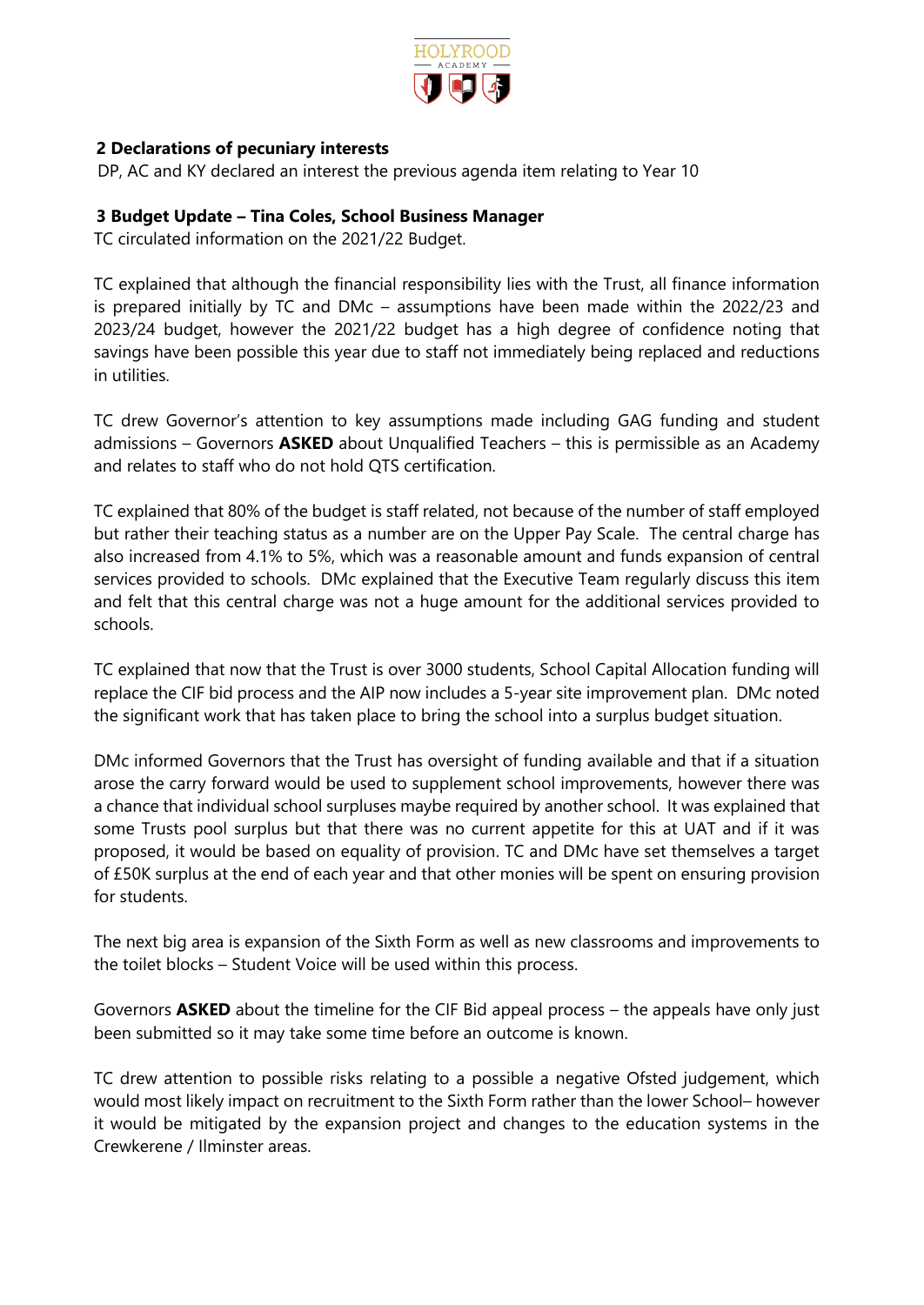

Governors **ASKED** if TC had confidence in the Trusts financial management – Yes, she works closely with the Director of Finance & Resources (DoFR), the change in Finance system has caused some issues, however there is good monitoring with a clear timetable in place.

Governors **ASKED** about the level of input the school now has in salary increases? It is a Trust decision as they are the Employer – the Pay Committee will receive an appraisal report and recommendations from each school for scrutiny. DMc explained that since HA joined the Trust no real appraisal system had taken place given Covid restrictions – however last year all staff automatically passed their appraisal targets unless they had already been identified as a Teacher Experiencing Difficulties or were subject to a Capability process.

Governors **ASKED** what the H&S budget line covered – Subscriptions and the Competent Person – all other items are covered under the Premises budget.

Governors **ASKED** about any other funding streams available – there is the possibility of using the site more widely by Community groups and evening classes which would also enhance the reputation of the school.

Governors **THANKED** TC and she left at 18.36pm

## **4a Minutes of previous meeting, held on 21stJune 2021**

These were signed as a true and accurate reflection of the meeting held on the 21<sup>st</sup> June 2021.

### **4b Matters Arising:**

4.1 Student Voice – the recently circulated questionnaire had over 800 responses and information will be shared as appropriate.

4.2 CAG – these have been submitted and no further feedback has been received from Exam Boards other than to confirm that no further evidence is required. Governors **ASKED** if the School was convinced that the evidence submitted was robust? The PP Students show a significant increase – is this correct? The method for assessment was consistently applied and has been reviewed by LHE and was in line with JCQ guidance and the CAG policy. A Staff Governor explained that QA strategies are applied consistently and logically across all departments but that no data is comparable from the previous year. Staff also undertook unconscious bias training.

The level of support available for PP students has been higher than in previous years and these students were deliberately targeted. Governors **ASKED** if PP students were then provided with a better deal compared with other students? It was a deliberate strategy to focus on support but not at the cost of non-pp students. Governors **ASKED** if the PP strategy has worked will it be used next year? Yes, the level of support will form part of the strategy.

4.3 Examination Fees Rebate - No exam rebate fees have been received – WJEC have proposed 42% which would equate to £40K.

4.4 Year 10 Boys – this was covered under the item on Behaviour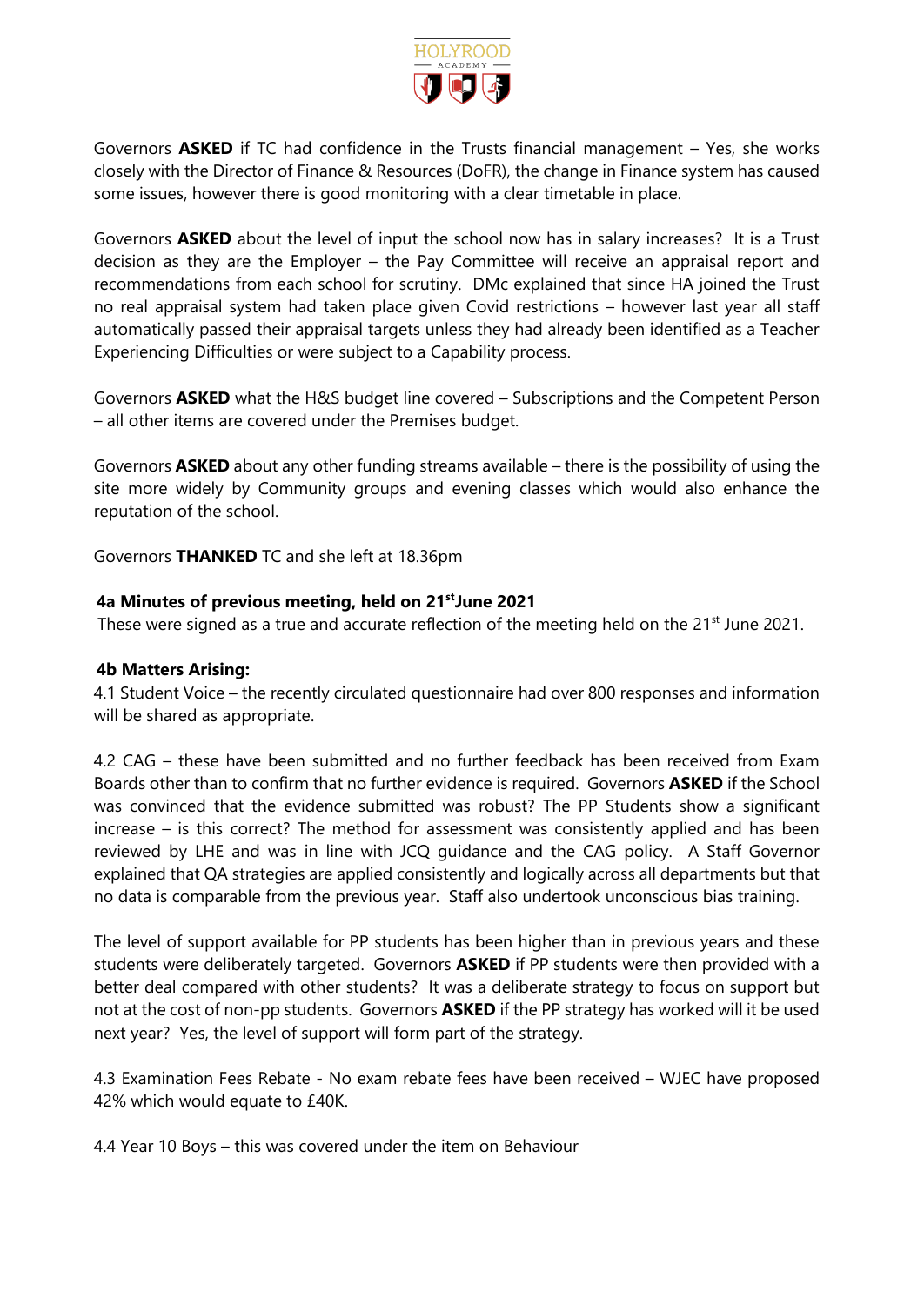

4.5 Attendance has improved, KY has met with Greg Ireland to discuss this and a link meeting report will be circulated

## **5. Academy Improvement Plan 2020/21 – Review**

The SLT have rag rated the AIP – areas identified as Red are to be reviewed. Governors **ASKED** if Amber issues are identified because they have been unable to be actioned / embedded due to Covid and if they will be carried forward to 2021/22. They will not necessarily be carried forward, but they have been considered as some Red / Amber items may no longer be appropriate.

Link visit notes are included for all areas of the AIP. Governors **ASKED** if H&S and SEND would be a separate target – SEND is included in the 2021/22 AIP under section 4 as well as included within the PP Action Plan, Outcomes and Teaching and Learning.

The new QE Committee will focus on each school's academic performance and scrutiny of key student group data and the LGC has a section within the 2021/22 AIP. All Governors now have identified links and there will be a need for a self-evaluation and review of the LGC. DMc noted that Governance is included under the Ofsted Leadership and Management judgement.

Governors **ASKED** the reasons for the formation of the QE committee and will it be effective? It has been driven by the Trust to ensure consistent scrutiny of data and a more effective approach to school support and improvement. Rachel Higginson has been appointed as the Trust EYFS / Primary Advisor to provide Primary Level SIP, and LHE manages Secondary School SIP- Deb Wring as been appointed as the independent Chair of the QE Committee to provide a level of independent challenge.

There has been a rapid improvement in Safeguarding, and this is now deemed to be secure. Steve Bane has recently conducted a return Safeguarding review and although some outstanding issues were identified these were not abut systems and processes but about student perception of bullying and discrimination. The Safeguarding link Governor reported that previous issues identified had been addressed and that the external validation of this was key.

There have been improvements in T&L and the Coaching model has now entered into Phase 2 – there are now consistent approaches to T&L across the school.

Leadership and Management – there has been an improvement in the visibility and confidence in the SLT – work is still required regarding middle leaders.

### **6. Academy Improvement Plan 2021/22 – Priorities**

Priorities include the embedding of the new approaches identified in 2020/21 the improvement of relationships between staff and students and tackling bullying, as student perception of this remains a risk. Bullying is now recorded in CPOMS to provide a level of certainty.

Governors **PAID TRIBUTE** to DMc and Staff for their efforts in securing the improvements in Safeguarding across the Academy.

Opportunities for Student Voice activities have increased and are followed up. Year 7 report a very positive experience with no bullying, Year 8 & 9 note that bulling does happen, but that serious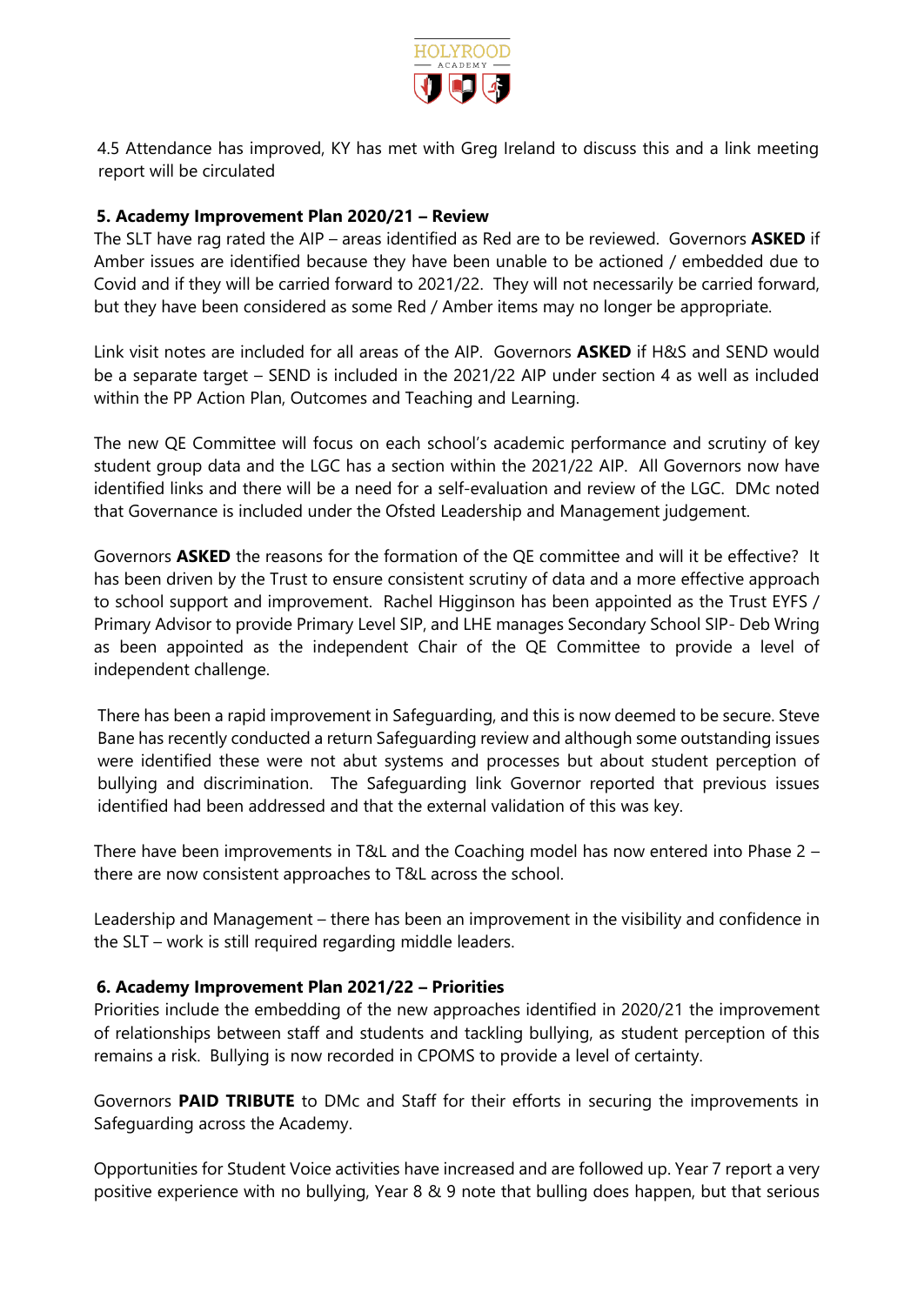

and targeted bullying has improved, but that casual discriminatory language still exists. Students report that the Academy is more inclusive and the Sixth Form students in particular appreciated this. Governors **ASKED** how student voice groups are selected – it is a cross section of students with all student groups included.

Governors discussed different mechanisms for capturing student voice and how this can be meaningfully delivered – students have requested an anonymous reporting tool, but DMc was concerned about how to support unknown students identified with concerns.

The LGC were happy to **ENDORSE** the 2021/22 AIP and **SUGGESTED** that DMc take time to reflect on the improvements made this year.

## **7. Standing Items**

Safeguarding – this item had been covered under item 5 The 2021 KCSiE update as been made available and all Governors are requested to read Part 1. The Key also has guidance in what's new within the 2021 KCSiE regulations.

Governor Visits / Link Governors – KY has met with the Attendance Officer and DP has completed a PP link review meeting – all were reminded about the importance of these link meeting notes as they are evidence for the AIP.

Governor Training - KY is completing her Level3 Safeguarding Course

Trust Update - the Terms of Reference have been updated and LGC's roles have been clarified. These will be circulated in due course.

Trust Sexual Violence and Harassment Policy - this has been circulated to Heads for comment and will be ready for September.

Trust Vision and Values – Governors were asked for comments regarding the Trust Vision and Values that formed the Governance strategy afternoon. DP reported that the event was very positive, and that LHE's presentation was very impressive - it was hoped that this event would take place on annual basis.

### **8.Election of Chair and Vice Chair**

DP left the room.

The Clerk informed Governors that one nomination for the role of Chair had been received – all unanimously agreed to DP being appointed to the role of Chair for 2021/22 DP returned and the Clerk informed him of the decision – he thanked all.

KY left the room.

The Clerk informed Governors that one nomination for the role of Vice Chair had been received – all unanimously agreed to KY being appointed to the role of Vice Chair for 2021/22 KY returned and the Clerk informed her of the decision – she thanked all.

### **9. Meeting Schedule 2021-22**

These were circulated with the agenda